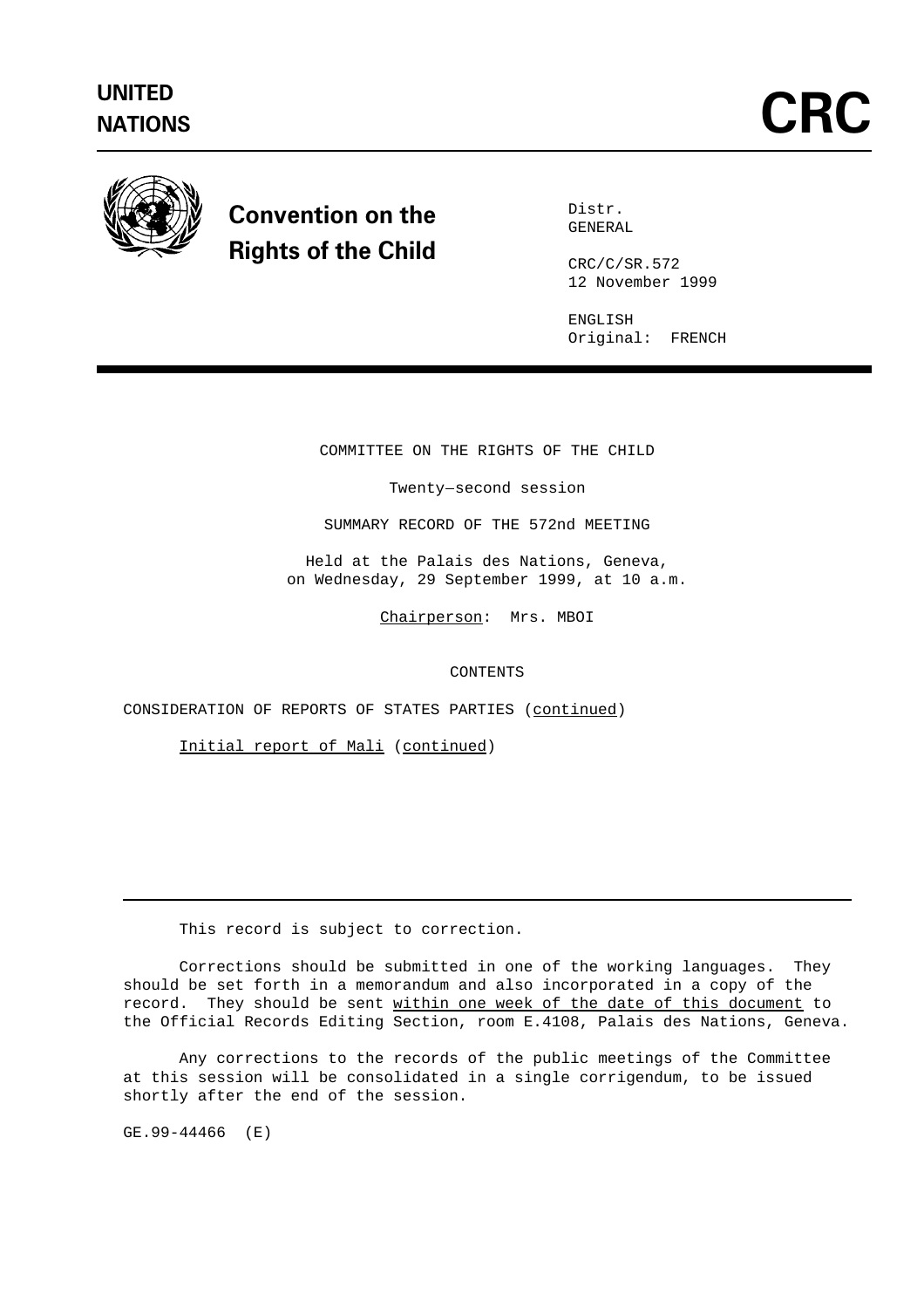## The meeting was called to order at 10.25 a.m.

CONSIDERATION OF REPORTS OF STATES PARTIES (agenda item 4) (continued)

Initial report of Mali (continued) (CRC/C/3/Add.53; HRI/CORE/1/Add.87; written replies of the Government of Mali to the questions in the list of issues (document without a symbol, distributed in the meeting room in English and French))

1. At the invitation of the Chairperson, the members of the delegation of Mali resumed their places at the Committee table.

2. The CHAIRPERSON invited Committee members to put questions concerning health and welfare, education, leisure and cultural activities.

3. Mr. DOEK, noting that infant mortality rates among children under 1 and under 5 remained high despite the country's efforts, asked whether specific measures were envisaged for remedying the situation. Recalling that the authorities had undertaken information and counselling activities for young people on HIV-AIDS prevention, he asked whether there were also structures to assist infected persons (for instance, care centres). Given the exorbitant price of available medicines, were any measures foreseen to facilitate their use? Were there any projects to expedite the Government's action against drug abuse?

4. Mrs. OUEDRAOGO asked how adolescents were catered to in the programmes to raise awareness of and combat AIDS. Were there, for instance, sex education courses and information campaigns in schools? Also, were any measures visualized in order to encourage young people to attend support or care centres by guaranteeing them confidentiality? Mention had been made in the written replies of hygiene and sanitation courses in schools, as well as reproductive health courses. Was any provision made to ensure that young people who did not attend school also enjoyed access to such training?

5. Mrs. TIGERSTEDT-TÄHTELÄ pointed out that while birth control and family planning had become an essential facet of national population policy, very few Malian women used contraceptive methods. It was estimated that 63.5 per cent of them would have already given birth or be pregnant by the age of 18. Were health and reproductive rights education programmes an effective means of reducing early pregnancies, or were they covered by new policies?

6. Mr. RABAH asked whether the numerous projects for improving teaching methods formed part of a global action plan. He would also like to know what the modalities were for implementing parental education programmes and what links existed between parents and schools.

7. Mrs. MOKHUANE said that the society's attitude to teenagers who had sexual relations, the use of condoms, sex education and the survival and development of the child were closely linked to the problem of maternal mortality caused by unwanted pregnancies. Consequently, what measures were taken to foster adolescents' development regarding sex and reproductive education and health and to improve society's attitude to teenagers who had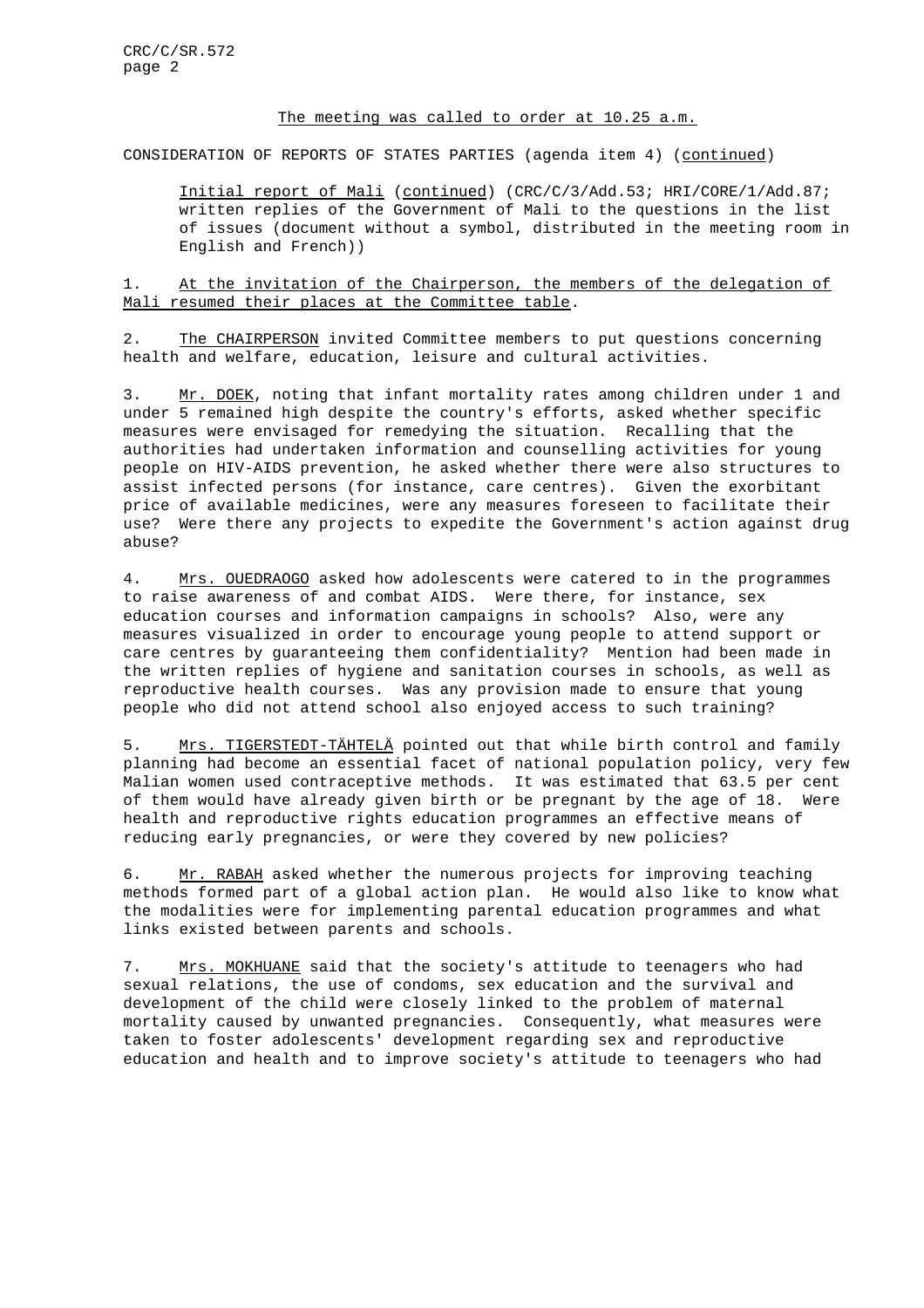sexual relations? What measures were being taken to reduce the number of girls under 18 who died from maternity-related causes? How could adolescents obtain condoms? Were any efforts made to raise awareness among families?

8. Mrs. OUEDRAOGO asked what training was provided for traditional midwives. With regard to traditional healers, whose level of hygiene appeared to have improved considerably, she wished to know the areas in which they intervened most, and what contacts they maintained with modern medicine. Were any measures envisaged to protect adolescents and children from accidents, notably in schools?

9. Mrs. KARP said that a fundamental problem in many sectors, especially health, was the shortage of skilled labour. Stressing that it was vital to encourage the training and recruitment of professions, she asked whether there was a national strategy designed to promote skills upgrading.

10. Mr. DOEK asked whether the social protection bill contained specific provisions for integrating handicapped children, especially into the school system.

11. Mrs. MOKHUANE asked whether the listening and counselling centres for HIV-infected persons set up by the Government existed throughout the country, including rural areas. If so, were they easily accessible to adolescents and children? She also asked whether seropositive children were protected in schools. Were they discriminated against, and, if so, how was the problem dealt with? The education statistics available showed a disparity between the enrolment rates of boys and girls, as well as a drop in school attendance by girls. She therefore wished to know what measures were being taken to improve girls' access to education and reduce the causes of dropping-out, and whether they included attempts to change the attitude of society as a whole towards girls.

## 12. The meeting was suspended at 10.55 a.m. and resumed at 11 a.m.

13. The CHAIRPERSON invited the members of the delegation to reply to the Committee members' questions.

14. Mr. BALLO (Mali) explained that the Ten-Year Sanitation and Social Development Programme (1998-2007), the five-year phase of which had begun, comprised various measures aimed at reducing infant mortality. It also covered the fight against AIDS, especially in the context of expanded Development Programme (1998-2007), the five-year phase of which had begun<br>comprised various measures aimed at reducing infant mortality. It also<br>covered the fight against AIDS, especially in the context of expanded<br>healthdecision had been taken not to create special centres for AIDS patients, but to treat them in existing hospitals and dispensaries to avoid isolating them and to assure them of a degree of confidentiality. True, the cost of treatment was very high, with estimates suggesting that the number of cases foreseen under the National Anti-AIDS Programme would require more than 2 billion CFA francs per year. It was planned to set that amount aside in the budget under the Five-Year Programme, but the Government also appealed to its partners in an effort to contain and balance health expenditure.

15. A national reproductive health programme for raising the awareness of adolescents had been drawn up under the Ten-Year Plan and the Five-Year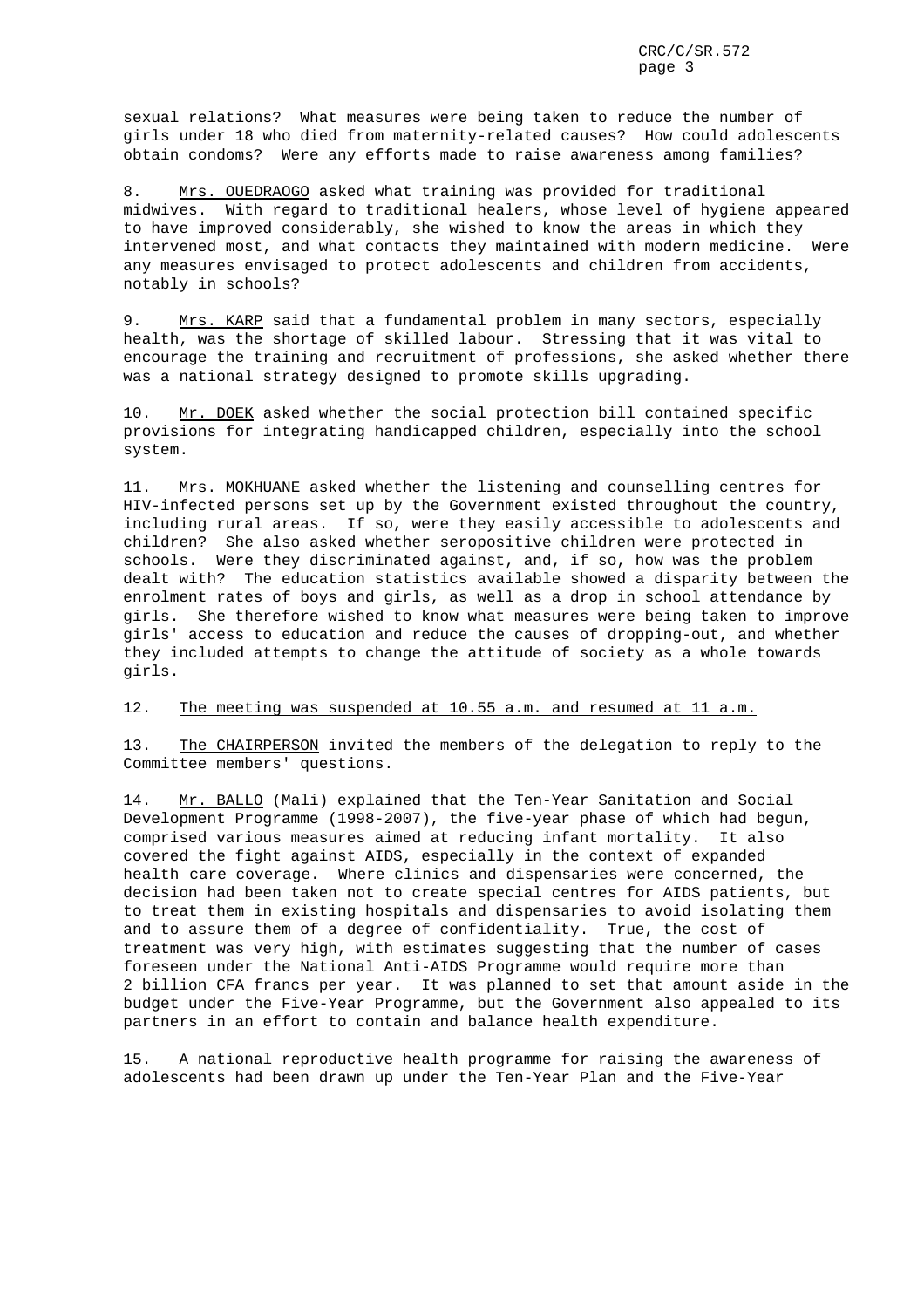CRC/C/SR.572 page 4

Programme. It was designed for children and young people aged 10-24 and was being implemented in schools and education centres and in the districts. Since 1990, emphasis had been placed on access to contraceptive methods, independent of the fight against AIDS. A community-based distribution (DBC) and familiarization programme, in which agents in all regions and most villages distributed condoms, was also in progress. Another programme, implemented with the help of non-governmental organizations (NGOs), including the Malian Association for Family Protection and Promotion, involved the sale of condoms and other contraceptives. However, it must be remembered that Malian society maintained deep-rooted traditions, and changes in behaviour were still tentative. Action therefore needed to be gradual.

16. Traditional midwives had been covered by the Ministry's primary health-care programme since its inception. However, their participation in the health system was not without its problems. It had been established that serious hygiene problems arose unless they were regularly monitored (by qualified personnel at least once a month). Accordingly, only supervised midwives had been integrated into the system. While he acknowledged the important role of traditional healers in Mali, it was nonetheless essential to distinguish between genuine healers and charlatans. The Ten-Year Plan contained provisions for the development of traditional medicine, notably in collaboration with the National Public Health Research Institute and its branches. Some traditional products were already on sale in pharmacies. Moreover, healers and care centres worked in unison and exchanged patients. When a healer was recognized, cases could be referred to him (often trauma cases) and, by the same token, he could refer his patients to the health centres when he considered their case to be beyond his competence.

17. Some listening and counselling centres for AIDS victims were beginning to spring up in Bamako; they were few in number because the heads of the centres needed to be qualified and conscious of the need for confidentiality. No information was available concerning the problems that AIDS-infected children might encounter at school, because they either kept silent about their disease or were not sent to school.

18. Mr. Mohamed MAIGA (Mali) said the NGOs that provided assistance to prostitutes in Bamako had discovered a number of AIDS-affected children, in the sense that they were not infected with the disease, but were suffering its consequences, such as orphanhood. Those children received assistance from the social services in the form of an allowance paid to their families for medicines and school materials. There was no reintegration system in place.

19. Mrs. THIERO (Mali) explained that one NGO was conducting AIDS-related activities in some rural areas in collaboration with the population. No differentiation was made in schools, so as to avoid ostracism or exclusion of AIDS-infected children.

20. The CHAIRPERSON said that a problem subsequently arose, when those children became adolescents and began to have sexual relations. What had been envisaged in that connection? The increase in AIDS cases had both social and economic repercussions. She wished to know how effective the reproductive health programme had been in terms of AIDS prevention and birth control.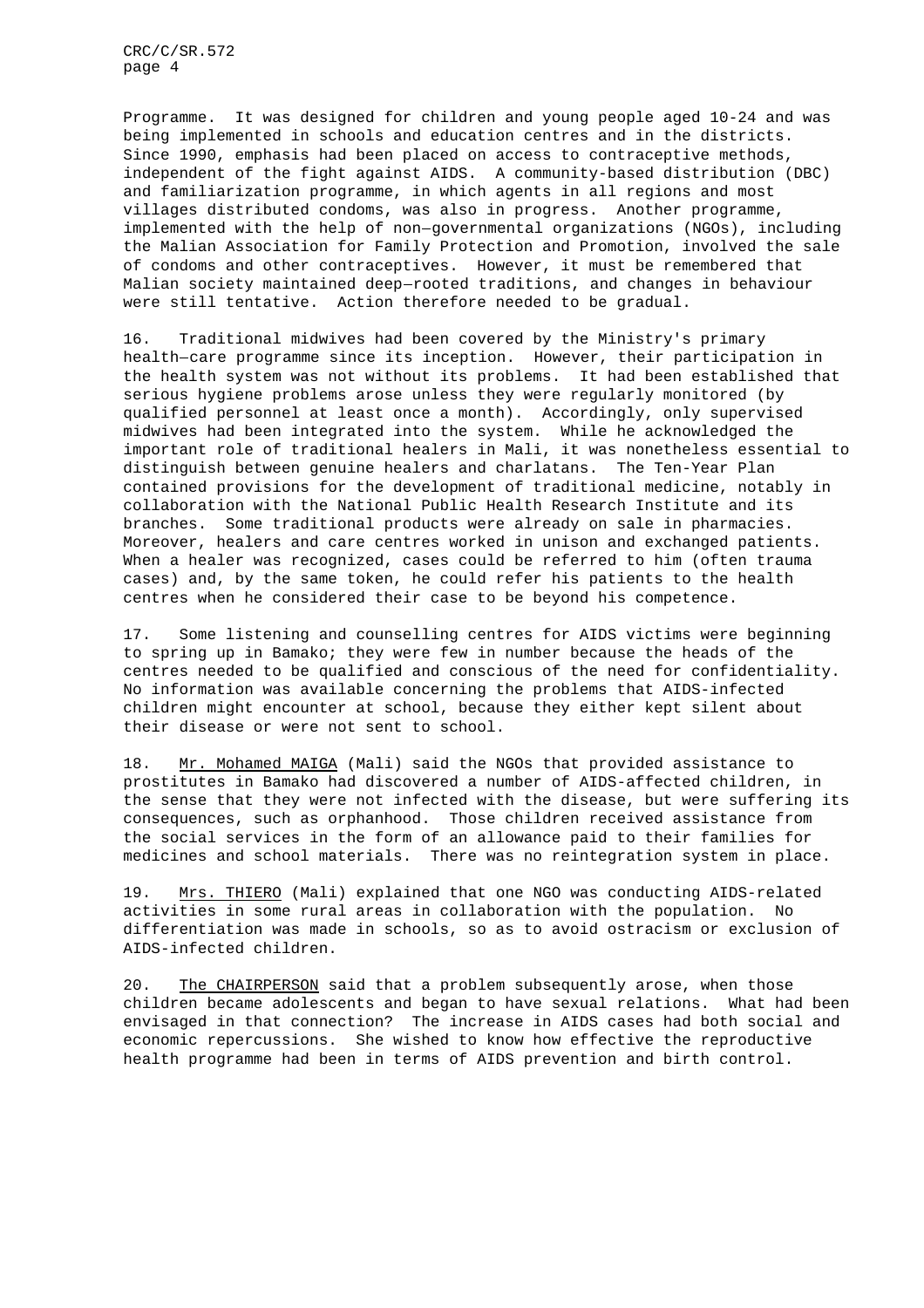21. Mrs. THIERO (Mali), replying to Mrs. Mokhuane's questions, confirmed that condoms were distributed to adolescents and that parents were also alerted to the issue of AIDS and contraception.

22. Mr. BALLO (Mali) said that evaluations conducted showed the progress made despite the slow changes in attitude, especially in rural areas. There were plans to continue implementation of the reproductive health programme, focusing attention on young people between 10 and 24 years of age.

23. Turning to human resources, he said that the health and education sectors employed a great many qualified staff and that since 1994, 200 additional jobs per year had been negotiated, quite an achievement given the country's budgetary difficulties. In that regard, mention should be made of the recent meeting with the partners of the support mission for zou additional jobs per year had been hegotiated, quite an achieve<br>the country's budgetary difficulties. In that regard, mention sho<br>made of the recent meeting with the partners of the support missio<br>human-resource develop

24. Mr. Mohamed MAIGA (Mali), referring to accidents in the vicinity of schools in Bamako, said it had been noted that there were no signs warning motorists to watch out for children going home from schools, which were often situated close to main roads. That being so, and since the municipal authorities did nothing to control rush-hour traffic, a "zero accident" initiative had been launched in Bamako.

25. The law on social protection provided for the education of the disabled and their integration into social and professional life.

26. Mr. Bonaventure MAIGA (Mali) said that the law on educational guidance comprised two parts: integration of disabled children and adolescents in regular schools and community-based rehabilitation. Disabled children who could not attend regular schools were taught in special schools. All those elements were also covered by the aforementioned law on social protection.

27. Mrs. THIERO (Mali) said there was as yet no specific programme for fighting drug abuse, but the delegation would contact the Ministry of Health on that subject.

28. Mr. Bonaventure MAIGA (Mali), in response to Mr. Rabah's question, said that in the aftermath of the emergence of democracy, meetings had been organized on education and had led to the conclusion that it was unsuitable and of poor quality. Accordingly, on the initiative of the Head of State, it had been decided in 1997 to overhaul the entire education system in accordance with the Ten-Year Programme for the Development of Education. The main point of that programme was to introduce national languages as a subject of study and the language of instruction, since children learned more quickly and lastingly in their mother tongue.

29. One measure required for improving the quality of education was a review of teacher-training syllabuses. Such a review was under way and would adapt them to Mali's social and cultural context.

30. The CHAIRPERSON asked whether article 28 of the Convention had been taken into account in the reform process.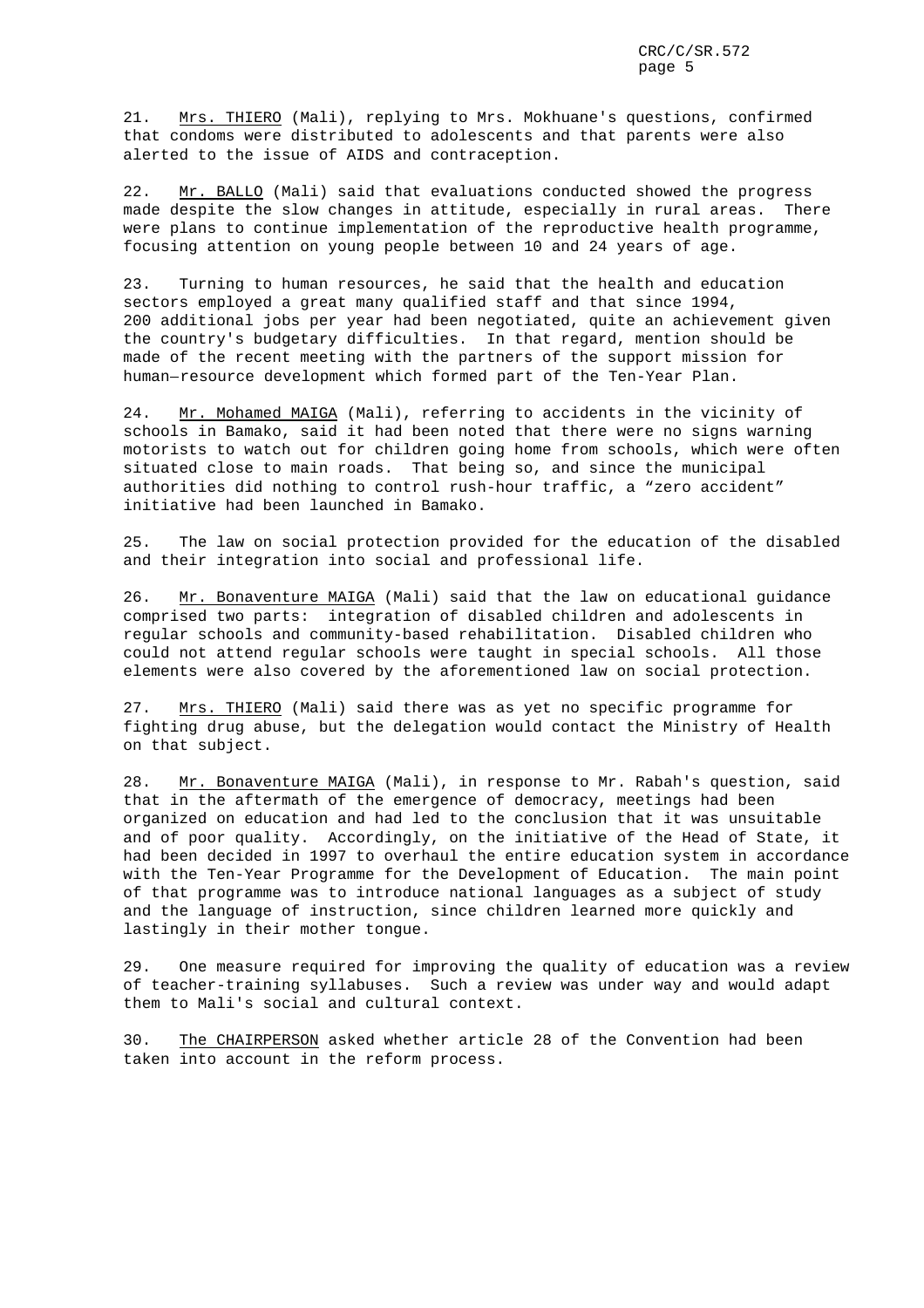31. Mr. Bonaventure MAIGA (Mali) said that a vast education programme on the culture of peace was to be implemented and would serve to make the Convention more widely known.

32. Mrs. THIERO (Mali), replying to a question from Mrs. Mokhuane, said the enrolment rate among girls was indeed lower than that of boys, but that it was increasing noticeably owing to efforts in that domain, including the girls' enrolment programme of the Ministry of Education's girls' enrolment programme designed to raise parental awareness, and the UNESCO-funded programme, "I want to be like all the girls in my village". Other concrete steps had been taken, such as the building of canteens and girls' toilets in schools located far from children's homes. Another principle was to set up or improve village infrastructure so that girls would not have to work and could attend school. Awareness-raising activities were conducted among girls to dissuade them from early marriage and from dropping out of school. The Ministry of Education had also raised the ban on pregnant girls' continued school attendance.

33. Mr. DOEK stressed the importance of the information provided in the written reply to question 30, to the effect that a national programme to combat child labour had been put in place in conjunction with the International Labour Organization (ILO). On the question of the juvenile justice system, he would like to know how a judge determined whether the author of a crime had acted with or without due discernment. What measures were taken when an offender claimed to lack due discernment? Also, what was the tenor of the new legislation on criminal responsibility of minors which the Government intended to prepare? What was the status of the children's bureaux attached to the courts? Were they equivalent to minors' tribunals?

34. It had been acknowledged in the report and the written replies that the legal provision whereby detained minors and adults were to be housed separately could not be enforced owing to the lack of resources. Were there any plans to build detention centres for minors?

35. Mrs. MOKHUANE said that the Government's programmes on leisure and cultural activities appeared to deal exclusively with children who attended school. Mali was the country in West Africa with the highest percentage of working children. What specific measures were in place to ensure that all children benefited from the right to leisure? What did the Government have in mind for dealing with the minors in policy custody, which could last as long as two days?

36. Mrs. KARP inquired how many minors were kept in detention and for what crimes, and, when convicted what sentences were passed on them. She asked whether any statistical data were available on children in conflict with the law, pointing out their usefulness for the preparation of policies suited to Mali's situation. She would like some explanation of the claim made by some whether any statistical data were available on children in conflict with<br>law, pointing out their usefulness for the preparation of policies suite<br>Mali's situation. She would like some explanation of the claim made by<br>that police custody was not always respected. Was there any programme for establishing a genuine juvenile justice system in all regions and, if so, what was the schedule? More specifically, when would Mali have a full juvenile justice system comprising all the necessary juvenile courts? It would also be interesting to know the basis on which a judge determined a sentence. Was the social welfare report on which a sentence was apparently based drawn up by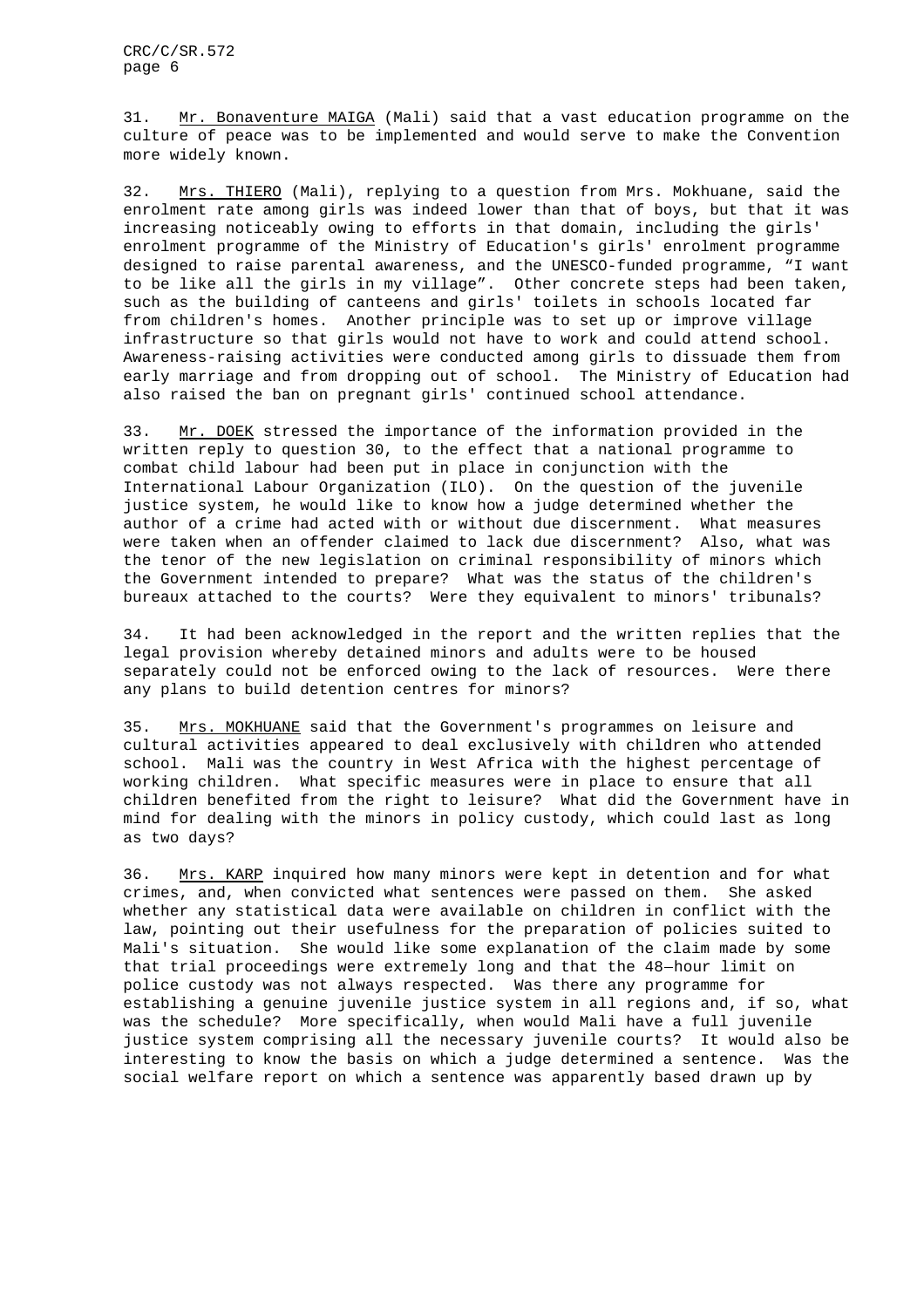social workers? In the absence of such a report, how did the judge gauge the gravity of the crime? Lastly, it would be useful to know whether there was a complaints mechanism accessible to children whose rights were violated in detention centres and whether children were separated from adults in prisons. It had been alleged that adult prisoners had mistreated and even raped children in prison. Were the authors of those crimes prosecuted and, if so, were they convicted?

37. Mr. RABAH, referring to the reply to question 32 which claimed that commercial sexual exploitation and abuse of children were not yet visible in Malian society, so that there were no specific activities to deal with them, asked whether that meant the Malian Government took no measures in that regard, even for prevention purposes.

38. Mr. TRAORE (Mali) said the minimum age of criminal responsibility was 13. From that age onwards, the judge sought to discover whether a child's criminal responsibility could or could not be implied on the basis of the child having acted with or without due discernment. To that end, the judge examined the circumstances in which the crime was committed, relying on the social report. That report was usually prepared by social workers who investigated the child's environment; in the absence of social workers, the judge called on the investigators or police officers for information concerning the child and the circumstances of the crime. If the judge considered that the minor - in other words, any person between 13 and 18 years of age - had acted with full knowledge of the facts and the consequences of his behaviour and, therefore, with due discernment, he could convict the child. If he felt that the child had not acted with due discernment, he would not institute a trial and the child would be returned to his family. A minor could not be sentenced to death or to forced labour.

39. On the subject of the organization of justice, the law provided for juvenile courts and a minors' court of assizes, as well as the setting up of minors' bureaux, the latter falling within the jurisdiction of the minor's court and comprising representatives of the Ministries of Social Welfare, Youth, and Health. The law also provides for the creation of three minors' courts across the national territory. It had recently been decided to appoint minors' counsellors in the juvenile court of assizes, separate from the assessors who advised the judge in the adult court of assizes.

40. Since June 1999, detained minors had been placed in the Bollé Observation and Rehabilitation Centre close to Bamako, where they were kept quite separate from adults. They had formerly been detained in the juvenile block of the Bamako prison. At the Bollé centre 30 of the 46 minors lived in closed cells and 16 in an open environment. The minors could learn a trade and enjoyed access to leisure activities. Generally speaking, detained minors were prosecuted for lesser offences, mainly theft. Minors who had not committed an offence but risked becoming delinquents were sometimes placed in a rehabilitation centre at their parents' request.

41. Any maltreatment to which minors might be subjected in prison could be discovered by the guards, the prison governor or even by the Attorney-General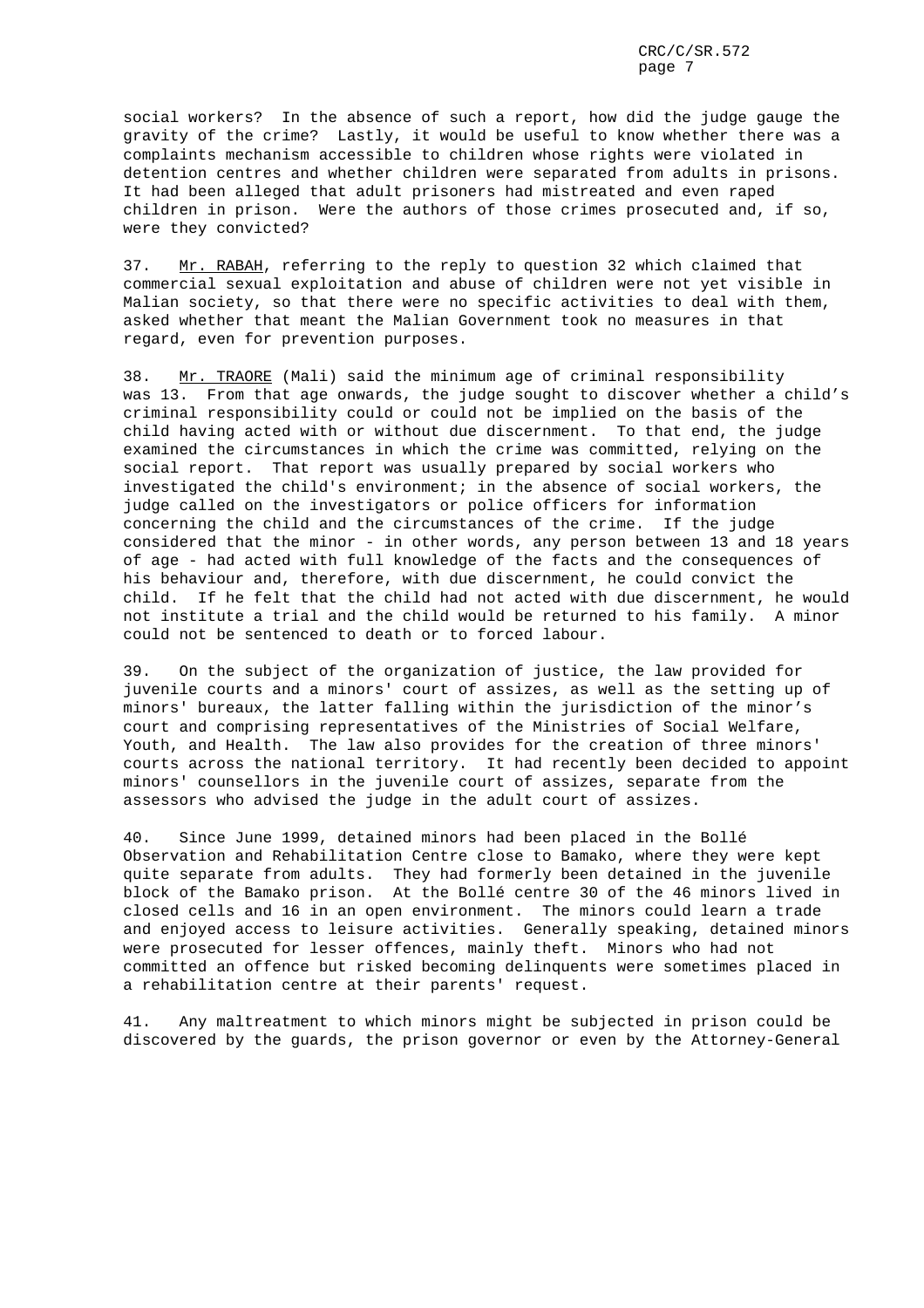on his periodic visits. The problem of the length of pre-trial detention was a real one and was under consideration with a view to correcting any procedural shortcomings and improving the handling of cases involving minors.

42. Mrs. THIERO (Mali), noting that she had been a state prosecutor before becoming a minister, said it was not unusual for young offenders, especially older ones, even before their trial, to be abandoned by their parents because they brought shame on the family or because the parents could not cope with the situation. If the bench could not locate a child offender's parents, he was kept in a place separate from adults, either on police premises or in the children's block of a rehabilitation centre for the duration of the social investigation. When the parents had been traced the child was returned to them. She confirmed that all minors formerly placed in the Bamako prison had been transferred to the Bollé Observation and Rehabilitation Centre, which was well equipped to cater to their needs.

43. She denied the allegation that in 1996 10 of the 325 children incarcerated had been convicted, and expressed astonishment that it had reached the Committee's ears. In fact, those figures referred to a period of confrontation and various demonstrations in which students had committed acts of vandalism. She said that not all of the 325 cases cited concerned children. The youngest students were 15 years old and some had wished to remain in prison out of solidarity with their colleagues. Ten had been found guilty. The Government had subsequently amnestied all the demonstrators, so that the young people's dossiers had been wiped clean. To the question of the type of offences committed by minors, she replied that it had been theft for the most part and that in recent years not one minor had been convicted in the court of assizes.

44. Mr. TRAORE (Mali) explained that police officers or investigators who kept a person in police custody for more than 48 hours without legal authorization were reprimanded by the Attorney-General when he discovered it.

45. Mrs. THIERO (Mali) said she was not aware of cases of sexual abuse or rapes committed by adults against children in prison. By and large, if the children remained silent the facts were not discovered and the justice system could do nothing. However, if the facts were known, notably if they had been established by the prison governor or the Attorney-General, they were punished in accordance with the Penal Code; the sentence was harsher if a child was sexually abused. It was not unknown for minors in prison to have homosexual tendencies, making their relationship with other inmates difficult. As a precaution, and also to reduce the risk of AIDS infection, those prisoners were often released.

46. Mrs. THIERO (Mali) said her country was currently preparing a 10-year programme designed to avoid many children coming into conflict with the law. However, the crime rate in Mali was nothing like in modern countries. The few children who abused drugs - sniffing glue, for instance - were usually taken in hand promptly and were not sent to the main prison. There were abundant cases of migrant girls arrested for alleged theft of clothes or jewellery, but their employers quite often accused them of stealing in order to avoid paying them.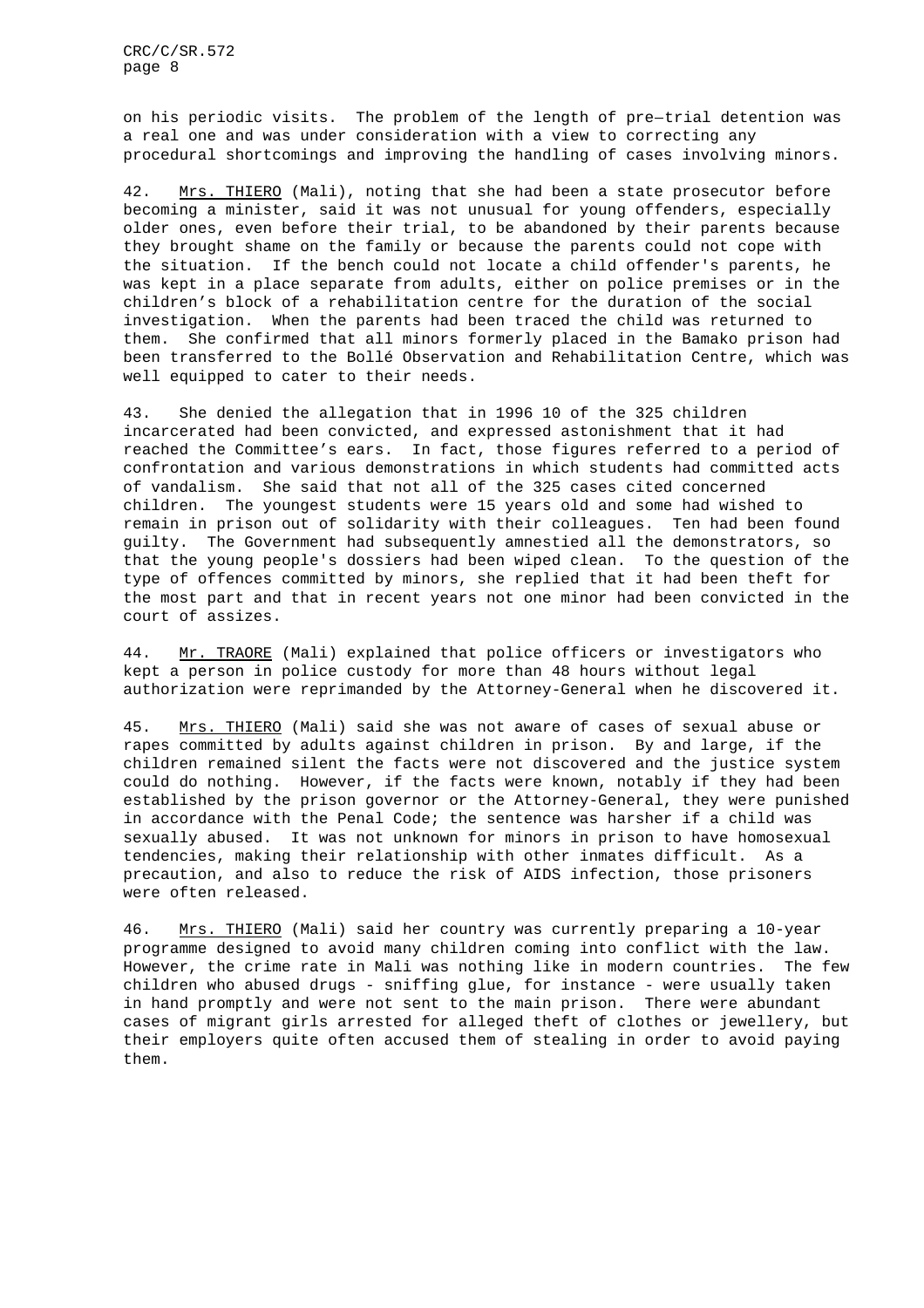47. The CHAIRPERSON invited the Malian delegation to reply to the questions left pending from the previous meeting (children's leisure, forced marriage, child rights education in police colleges, and placement in families).

48. Mr. RABAH called for information on the measures taken by the Malian Government to deal with sexual abuse.

49. Mrs. KARP asked how many child offenders there were in cities and rural areas, and in what circumstances the prosecutor was allowed to extend the 48 hour legal limit on custody.

50. Mrs. THIERO (Mali) said that forced marriage was banned under the Marriage and Guardianship Code. The prospective spouses were required to give their consent to the civil registrar on the day of the marriage. There was also such a thing as "secret marriages" which had no legal validity. Forced marriages were becoming rarer in Mali, and it was interesting to note that country-dwellers availed themselves of the civil registry services more than town-dwellers. At mosque weddings, since the bride and bridegroom were not present, the witnesses were required to seek their opinion.

51. Turning to children's leisure, she said that libraries, parks, sports fields and cultural centres were all available in the capital, and film shows were organized by schools. The Government had the political will to organize various leisure activities in the "children's block". However, the Convention was not yet taught in police-training colleges.

52. Mr. Mohamed MAIGA (Mali), referring to children's placement in families, said there was a tacit agreement between the NGOs and the Government with regard to difficult children aged 8-12, who were handed over to the associations that managed the centres, where they were housed pending location of their parents. None of those centres were currently State-run.

53. Mrs. THIERO (Mali) said that since international traffic in children had been detected in those centres, a decree would be issued and would govern all children's centres, which would henceforth come under her Ministry's direction. The preamble to the Constitution provided that any person detained for questioning in Mali had the right to immediate assistance from a lawyer. The lawful duration of preventive custody was 48 hours. A 24-hour extension could be declared by the prosecutor if the case was very complicated. In general, the investigation was pursued by a commission of inquiry following such an extension. While it was most unusual for police custody of minors to be extended, she was unable to provide reliable statistics. On the question of sexual abuse, she said that in principle such behaviour was not made public. Nevertheless, when cases were officially reported, they fell under criminal law and their perpetrators were therefore liable to conviction. Minors did not have the right to engage in prostitution in Mali: the streets were patrolled by the Morality Squad, who accompanied such minors to the police station and tried to find their parents. There were, nonetheless, cases of very young girls prostituting themselves when their parents were in financial straits.

54. The CHAIRPERSON invited Committee members to share their preliminary observations with the delegation.